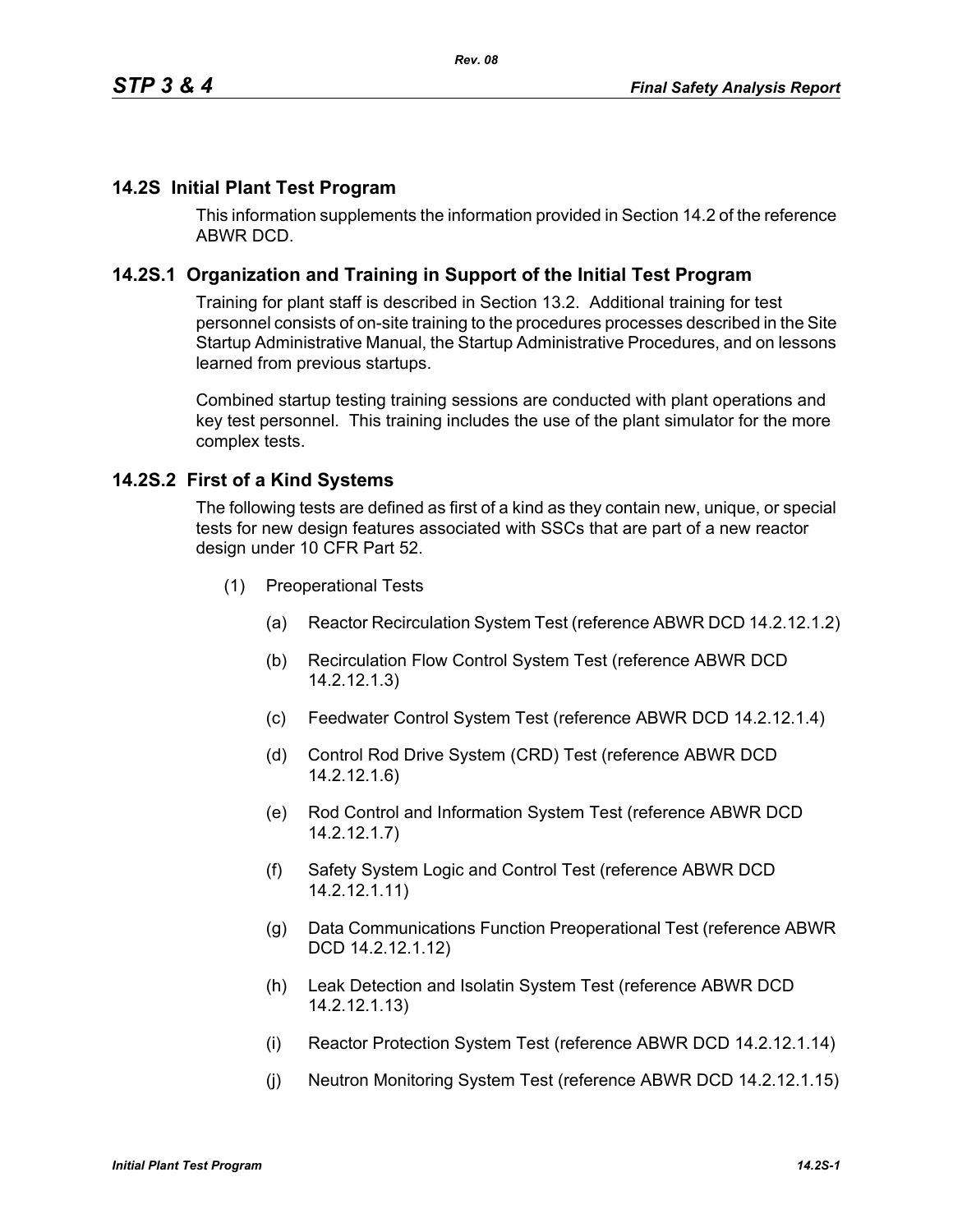- (k) Automatic Power Regulator Test (reference ABWR DCD 14.2.12.1.17)
- (l) Combustion Turbine Generator (reference ABWR DCD 14.2.12.1.45)
- (m) Steam Bypass and Pressure Control System Test (reference ABWR DCD 14.2.12.1.66)
- (2) Startup Testing
	- (a) Control Rod Drive System Performance (reference ABWR DCD 14.2.12.2.5)
	- (b) Neutron Monitoring Sytem Performance (reference ABWR DCD 14.2.12.2.6)
	- (c) Recirculation Flow Control (reference ABWR DCD 14.2.12.2.13)
	- (d) Plant Automation and Control (reference ABWR DCD 14.2.12.2.16)
	- (e) Loss of Feedwater Heating (reference ABWR DCD 14.2.12.2.28)
	- (f) Feedwater Pump Trip (reference ABWR DCD 14.2.12.2.29)
	- (g) Recirculation Pump Trip (reference ABWR DCD 14.2.12.2.30)
	- (h) Turbine Trip and Load Rejection (reference ABWR DCD 14.2.12.2.33)

## **14.2S.3 Overlap of Unit 3 Test Program with Unit 4 Test Program**

The project schedule indicates that the Unit 4 fuel load date is approximately 12 months later than that for Unit 3. Accordingly, the startup schedule indicates that Unit 3 will have completed most of the low and mid power testing before the preoperational program for Unit 4 commences. Unit 3 will be given priority should any additional personnel be required for initial startup testing. During the period of overlap, startup personnel will be allowed to work on both units.

# **14.2S.4 Testing Required to be Completed Prior to Fuel Load**

Table 14.2S-1 provides a cross-reference to each system preoperational test (or portion thereof) required to be completed before initial fuel loading, that is designed to satisfy the requirements for completing ITAAC in accordance with 10 CFR 52.99(a).

## **14.2S.12 Individual Test Descriptions**

Systems and features to be tested for the initial test program were identified in the reference ABWR DCD. At the time of DCD approval, it was recognized that there would be additional features and interfacing systems necessary to provide a complete test program. Using the screening criteria provided in Regulatory Guide 1.68, as well as the requirements identified in the reference ABWR DCD Subsection 14.2.13.1, the following test descriptions are provided. Testing of plant security systems will be in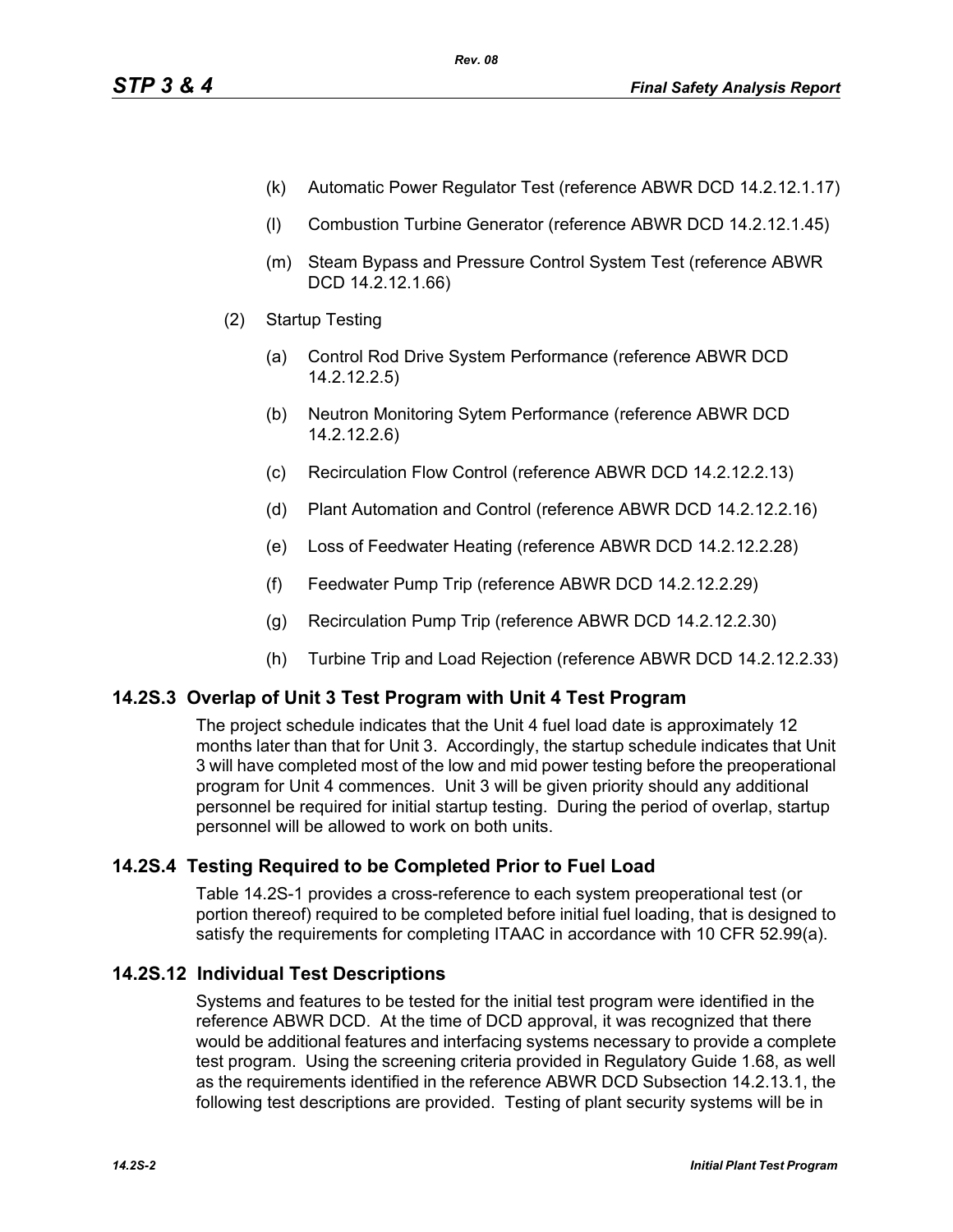accordance with the equipment vendor recommendations and applicable industry and regulatory requirements. These requirements are addressed in the security plan.

## **14.2S.12.1 Preoperational Testing**

### **14.2S.12.1.78 Makeup Water Purification Preoperational Test**

(1) Purpose

To verify the ability of the Makeup Water Purified (MUWP) System to provide an adequate reserve of condensate quality water for makeup to the Condensate Storage Tank, as makeup water for Reactor Building Cooling Water, Turbine Building Cooling Water, Diesel Generator Cooling Water, and for other uses as designed.

(2) Prerequisites

The construction tests have been successfully completed, and the SCG has reviewed the test procedure and approved the initiation of testing. Additional prerequisites include but are not limited to the following:

- (a) All system instrumentation shall be in accordance with the P&ID and Instrument Data Sheets and shall have been properly calibrated per the instrument supplier's instructions.
- (b) The applicable power sources to supply electric power to motors, control circuits and instrumentation shall be available, as required, to support the performance of this testing.
- (c) The system valve lineups shall have been completed in accordance with the applicable system operating procedures prior to the test.
- (d) The Instrument Air System and The MWP System shall be available for use in support of this test, as required.
- (e) A sufficient quantity of chemically acceptable water shall be available for performing this test.
- (3) General Test Methods and Acceptance Criteria

Performance shall be observed and recorded during a series of individual component and integrated system tests. These tests shall demonstrate that the MUWP System operates properly as specified in Subsection 9.2.10 and applicable MUWP System design specifications through the following testing:

(a) Proper operation of instrumentation and system controls in all combinations of logic and instrument channel trip.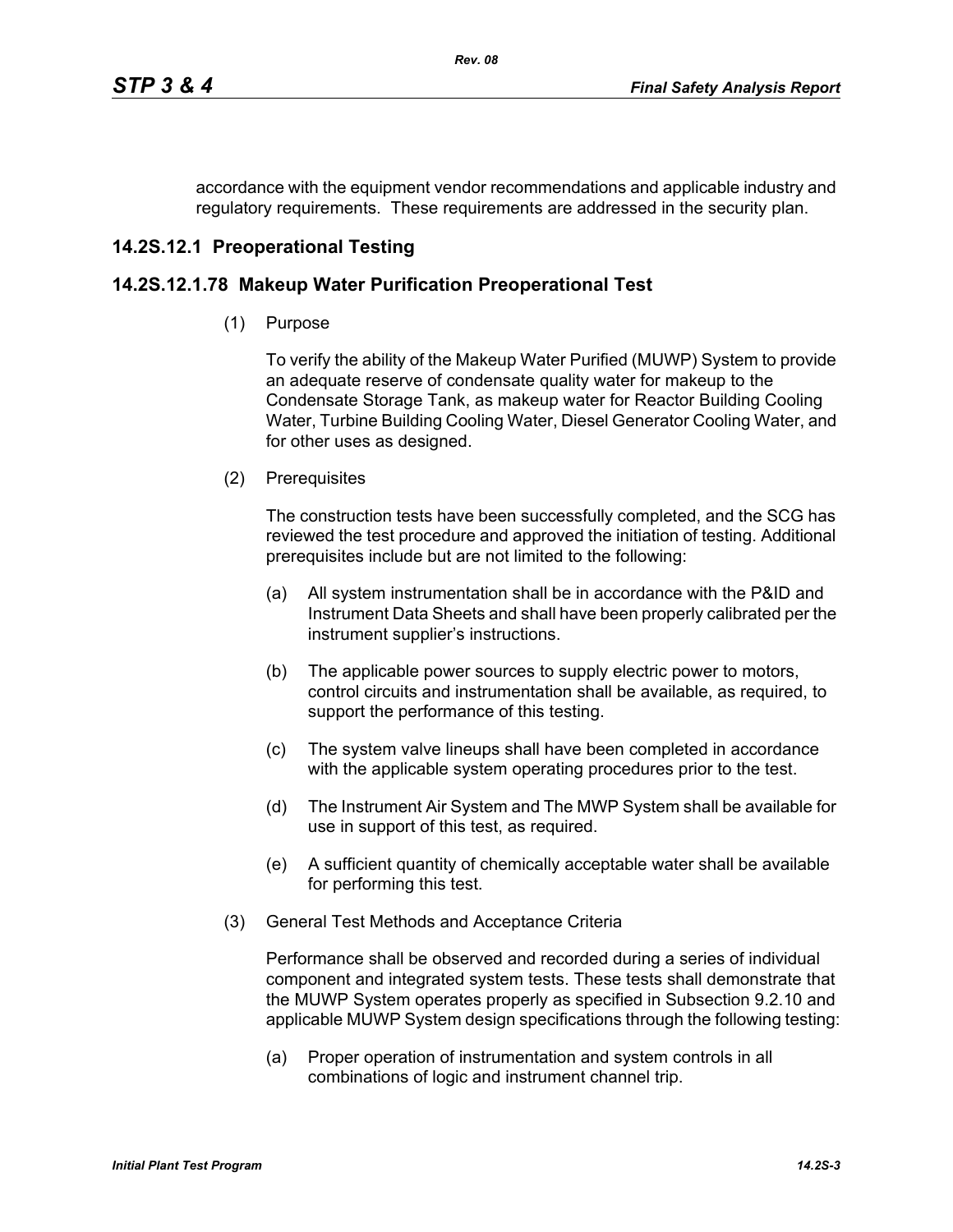- (b) Proper operation of permissive and prohibit interlocks including components subject to interlocking.
- (c) Verification of various component alarms used to monitor system operation and status, including condensate storage tank (CST) volume and/or level, for correct alarm actuation and reset.
- (d) Proper operation of freeze protection devices, if applicable.

### **14.2S.12.1.79 Makeup Water Preparation Preoperational Test**

(1) Purpose

To verify the ability of the Makeup Water Preparation (MWP) System to provide an adequate quantity of makeup quality water for makeup to the Makeup Water Purified and Potable Water Systems, the condensate storage tank, the Reactor Building Cooling Water, Turbine Building Cooling Water and Diesel Generator Cooling Water Systems, and for other uses as designed.

(2) Prerequisites

The construction tests have been successfully completed, and the SCG has reviewed the test procedure and approved the initiation of testing. Additional prerequisites include but are not limited to the following:

- (a) All system instrumentation shall be in accordance with the P&ID and Instrument Data Sheets and shall have been properly calibrated per the instrument supplier's instructions.
- (b) The applicable power sources to supply electric power to motors, control circuits and instrumentation shall be available, as required, to support the performance of this testing.
- (c) The system valve lineups shall have been completed in accordance with the applicable system operating procedures prior to the test.
- (d) Instrument air system shall be available for use in support of this test, as required.
- (e) A sufficient quantity of chemically acceptable water shall be available for performing this test.
- (f) Temporary strainer screens shall be installed at the pump inlets of MWP throughout the test.
- (3) General Test Methods and Acceptance Criteria

Performance shall be observed and recorded during a series of individual component and integrated system tests. These tests shall demonstrate that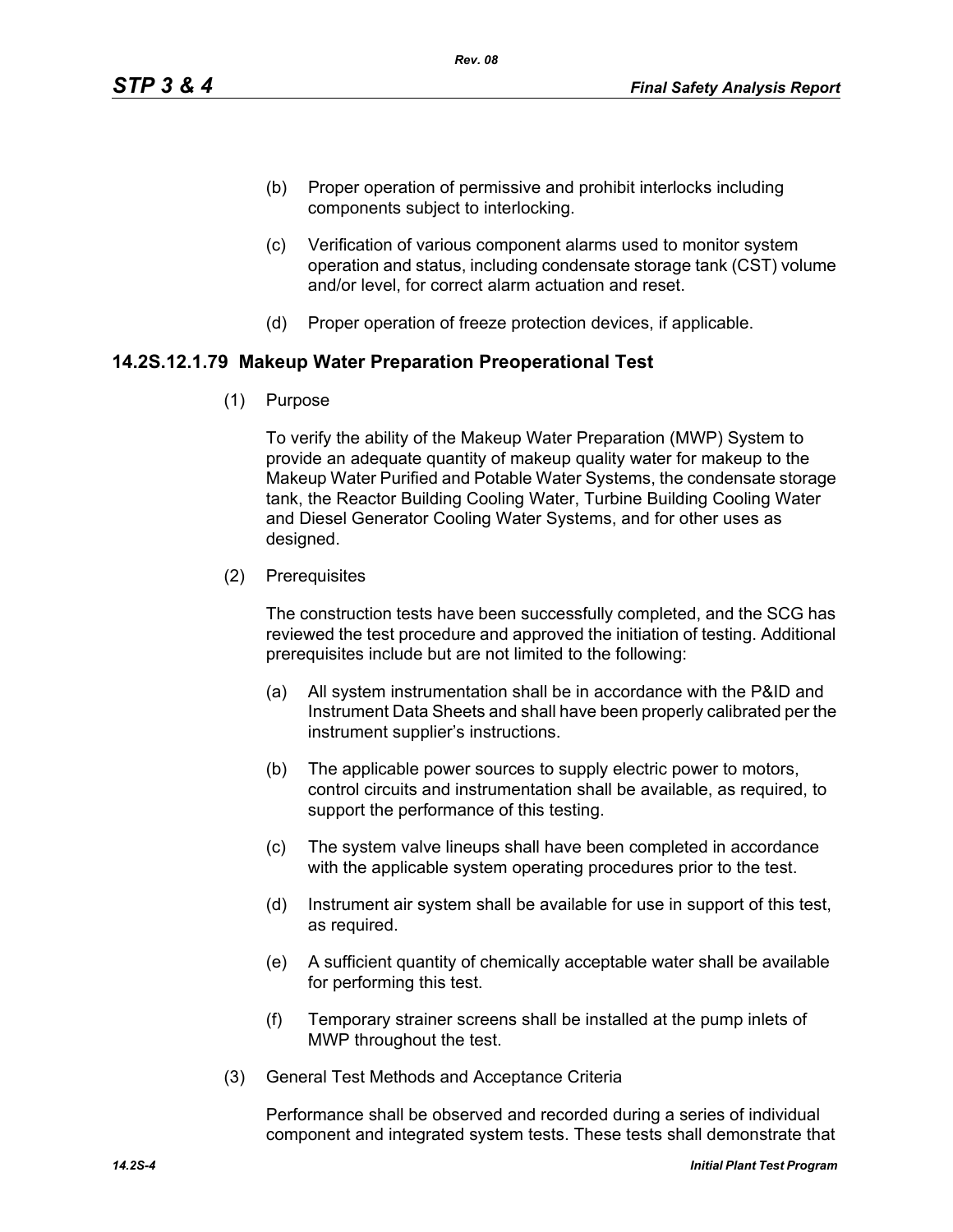the MWP System operates properly as specified in Subsection 9.2.8 and applicable MWP System design specifications through the following testing:

- (a) Proper operation of instrumentation and system controls in all combinations of logic and instrument channel trip.
- (b) Proper operation of permissive and prohibit interlocks including components subject to interlocking.
- (c) Verification of various component alarms used to monitor system operation and status, including condensate storage tank (CST) volume and/or level, for correct alarm actuation and reset.
- (d) Proper operation of freeze protection devices, if applicable.
- (e) Verification that each unit of the MWP pumps can be operated normally during the following system operation tests:
	- (i) System operation test to confirm pump performance including: stable operation condition, pump discharge pressure comparison against the shop test pump curve, and the ability to provide desired flow rates to each applicable system and/or component.
	- (ii) Pump minimum flow test to confirm a stable pump operation and ability to operate continuously with pump discharge valve in the closed position.
	- (iii) Standby pump automatic start test to confirm auto start feature of a standby pump upon the trip of a running pump.

#### **14.2S.12.1.80 Electrical Switchyard System Preoperational Test**

(1) Purpose

To verify the ability of the Electrical Switchyard System to provide a means for supplying offsite AC power to safety-related and non-safety-related equipment including normal and standby lighting systems, via the appropriate distribution network(s).

(2) Prerequisites

The construction tests for the individual components associated with the Switchyard System have been successfully completed, and the SCG has reviewed the test procedure and approved the initiation of testing. All the necessary permanently installed and test instrumentation shall have been properly calibrated and be operational. Appropriate electrical power sources shall be available for remote control, parameter information and annunciators associated with the electrical power distribution system. Adequate ventilation to both switchgear and battery rooms shall be available and operational. The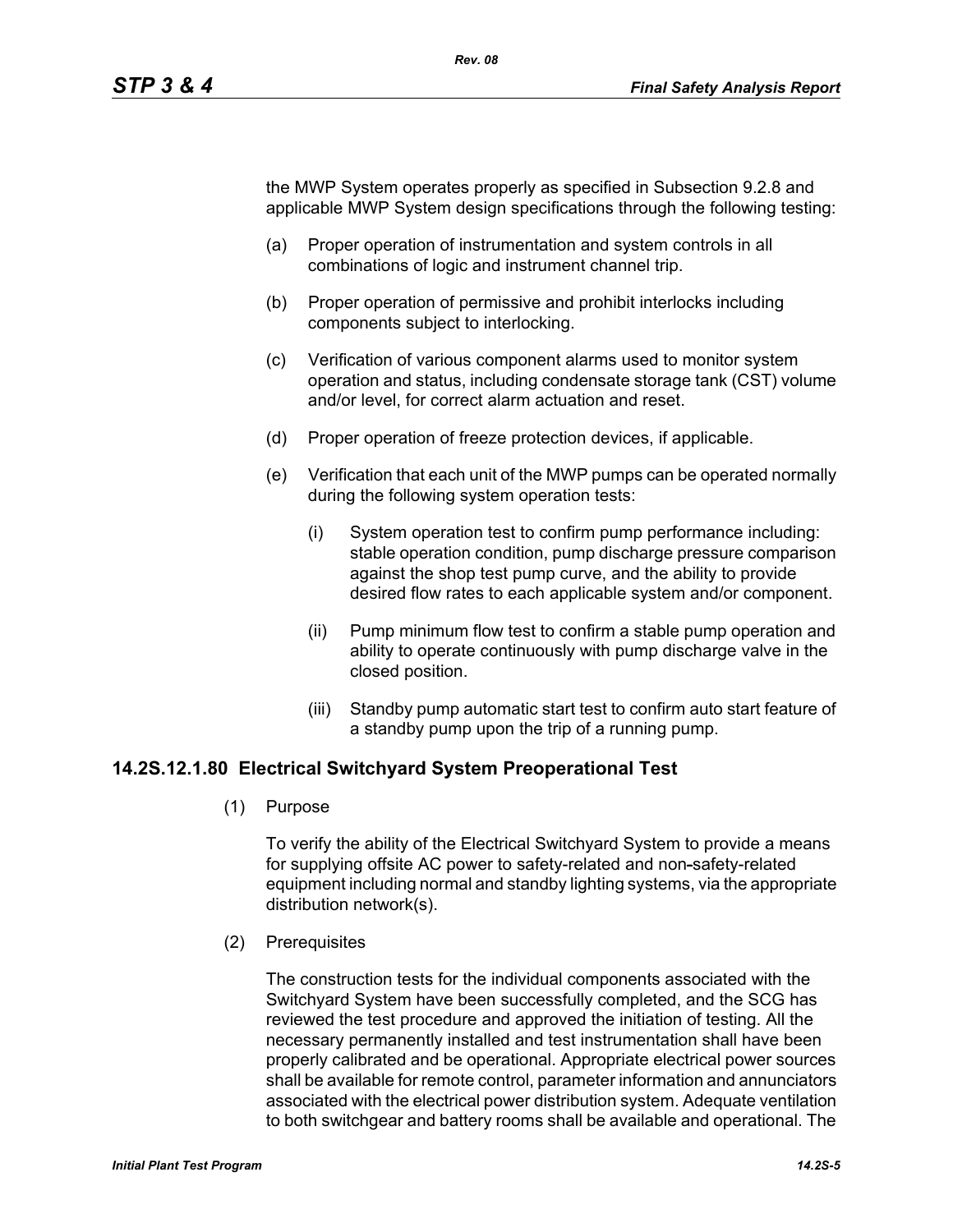portion of Fire Protection System covering the switchyard areas shall be available for use. Additionally, the plant EPDS (13.8kV and 4.16 kV power) shall be installed prior to this test.

(3) General Test Methods and Acceptance Criteria

The capability of the switchyard system to provide power to plant loads under various plant operating conditions and via normal and alternate paths will be demonstrated.

- (a) Proper operation of relaying and logic.
- (b) Proper operation of equipment protective devices, including permissive and prohibit interlocks.
- (c) Verification of various component alarms used to monitor system and equipment status for correct alarm actuation and reset.
- (d) Proper operation and load carrying capability of breakers, switchgear, transformers, and cables.
- (e) Sufficient level of redundancy and electrical independence as specified for each application.
- (f) Capability to transfer between onsite and offsite power sources as per design.
- (g) Acceptable voltage and frequency variations between no load and full load conditions in accordance with Subsection 8.2.3. Verification of voltage and frequency variations can be performed in startup test stage since insufficient loads are supplied by these buses during preoperational test stage.

## **14.2S.12.1.81 Personnel Monitors and Radiation Survey Instruments Preoperational Test**

(1) Purpose

Personnel contamination monitor and radiation survey instrument testing verifies that the devices operate in accordance with their intended function in support of the radiation protection program, as described in Chapter 12.

(2) Prerequisites

Personnel contamination monitors, radiation survey instruments, and appropriate sources are on-site.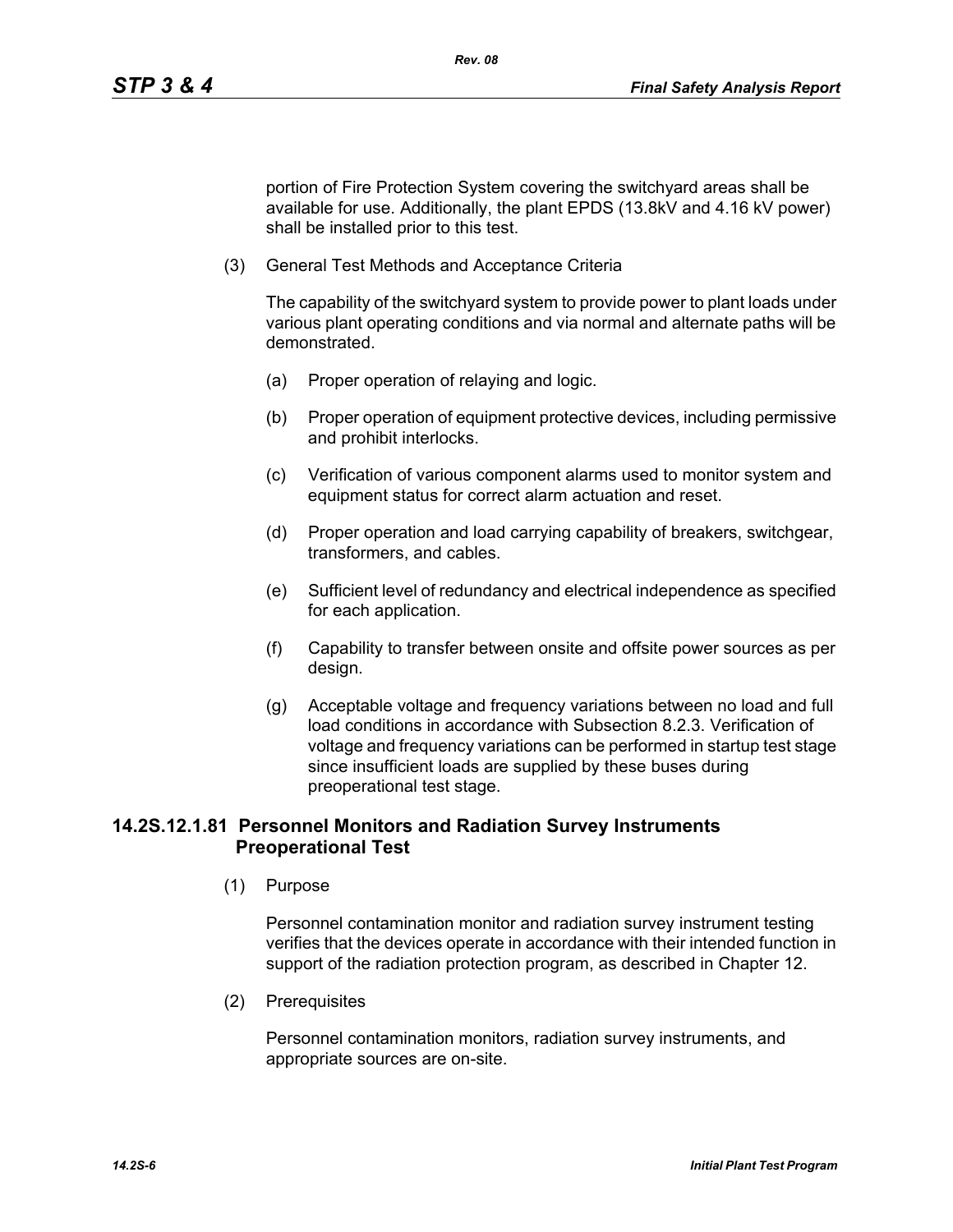(3) General Test Methods and Acceptance Criteria

The personnel contamination monitors and radiation survey instruments are source checked, tested, maintained, and calibrated in accordance with the manufacturers' recommendations or industry standards. The contamination monitor and instrument tests include:

- (a) Proper function of the monitors and instruments to respond to radiation is verified, as required.
- (b) Proper operation of instrumentation controls, battery, and alarms, if applicable.
- (c) Proper functioning of laboratory equipment used to analyze or measure radiation levels and radioactive concentrations.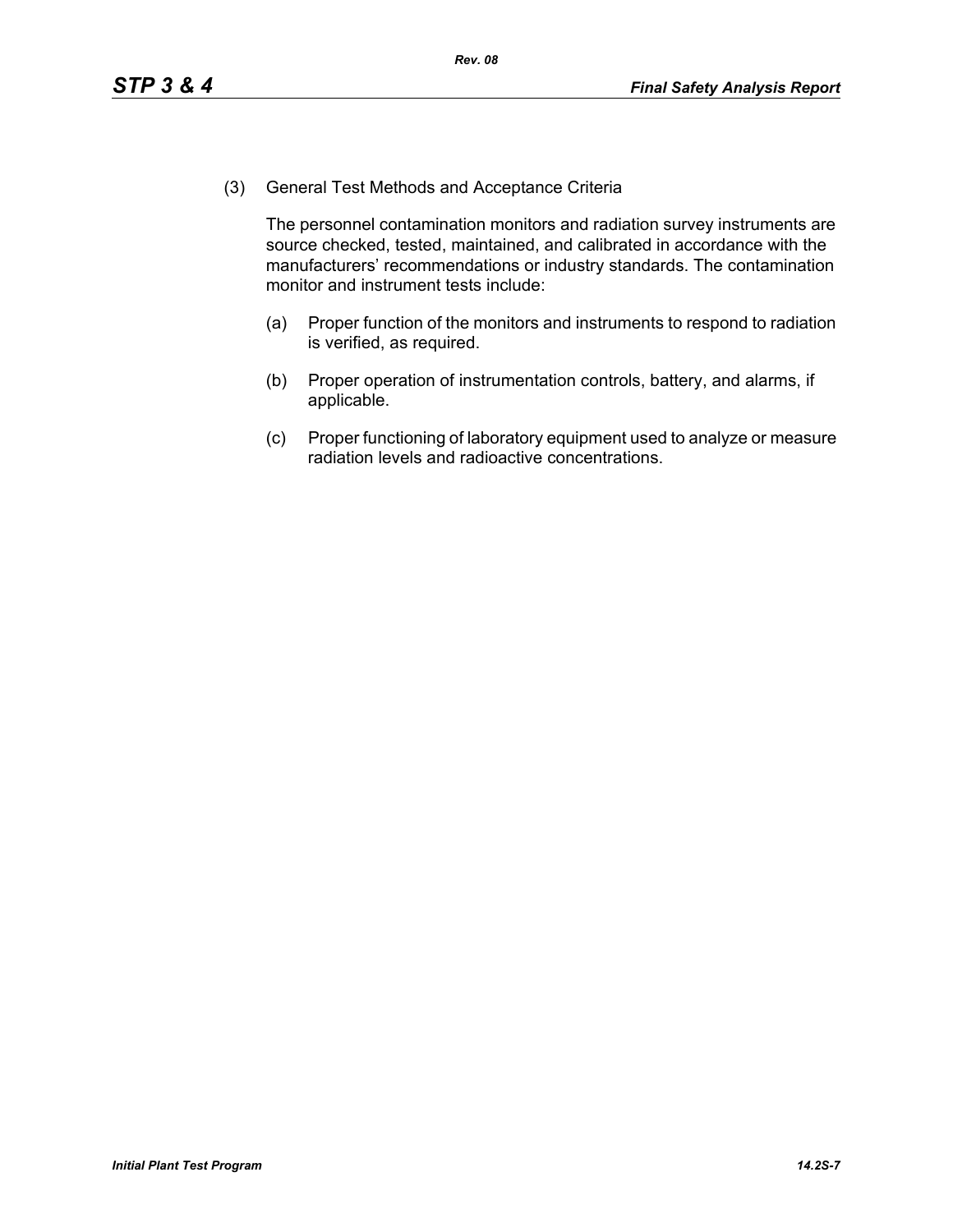| $\frac{1}{2}$                                                     |                                                                                                                        |                            |  |  |
|-------------------------------------------------------------------|------------------------------------------------------------------------------------------------------------------------|----------------------------|--|--|
| <b>Title</b>                                                      | <b>Tier 1 Section</b>                                                                                                  | <b>Tier 2 Section</b>      |  |  |
| <b>Feedwater Control</b>                                          | 2.2.3                                                                                                                  | 14.2.12.1.4                |  |  |
| Reactor Water Cleanup                                             | 2.6.1                                                                                                                  | 14.2.12.1.19               |  |  |
| <b>Standby Liquid Control</b>                                     | 2.2.4                                                                                                                  | 14.2.12.1.5                |  |  |
| Main Steam                                                        | 2.1.1, 2.1.2                                                                                                           | 14.2.12.1.1                |  |  |
| <b>Residual Heat Removal</b>                                      | 2.4.1                                                                                                                  | 14.2.12.1.8                |  |  |
| <b>Reactor Core Isolation Cooling</b>                             | 2.4.4                                                                                                                  | 14.2.12.1.9                |  |  |
| Seismic Monitoring                                                |                                                                                                                        | 14.2.12.1.74               |  |  |
| <b>Reactor Recirculation and Control</b>                          | 2.1.3, 2.2.8                                                                                                           | 14.2.12.1.2, 14.2.12.1.3   |  |  |
| Rod Control and Information                                       | 2.2.1                                                                                                                  | 14.2.12.1.7                |  |  |
| Control Rod Drive Hydraulic                                       | 2.2.2                                                                                                                  | 14.2.12.1.6                |  |  |
| <b>Fuel Handling and Vessel Servicing</b><br>Equipment            | 2.5.5, 2.5.4, 2.5.3, 2.5.2,<br>2.5.1, 2.2.13, 2.2.12, 2.5.6,<br>2.5.12, 2.5.11, 2.5.10,<br>2.5.9, 2.5.8, 2.5.7, 2.15.9 | 14.2.12.1.50               |  |  |
| Fuel Pool Cooling and Cleanup                                     | 2.6.2                                                                                                                  | 14.2.12.1.21               |  |  |
| <b>High Pressure Core Flooder</b>                                 | 2.4.2                                                                                                                  | 14.2.12.1.10               |  |  |
| Remote Shutdown                                                   | 2.2.6                                                                                                                  | 14.2.12.1.18               |  |  |
| Safety System Logic and Control                                   | 3.4                                                                                                                    | 14.2.12.1.11               |  |  |
| <b>Suppression Pool Cleanup</b>                                   | 2.6.3                                                                                                                  | 14.2.12.1.20               |  |  |
| Reactor Vessel Flow Induced Vibration Test<br><b>Without Fuel</b> |                                                                                                                        | 14.2.12.1.52               |  |  |
| Data Communication Function                                       | 2.7.5                                                                                                                  | 14.2.12.1.12               |  |  |
| <b>Leak Detection</b>                                             | 2.4.3                                                                                                                  | 14.2.12.1.13               |  |  |
| Automatic Power Regulator                                         | 2.2.9                                                                                                                  | 14.2.12.1.17               |  |  |
| <b>Reactor Protection</b>                                         | 2.2.7                                                                                                                  | 14.2.12.1.14               |  |  |
| Power Range Neutron Monitoring Subsystem                          | 2.2.5                                                                                                                  | 14.2.12.1.15               |  |  |
| Traversing In-core Probe (TIP)                                    |                                                                                                                        | 14.2.12.1.15               |  |  |
| <b>Feedwater and Condensate</b>                                   | 2.10.2                                                                                                                 | 14.2.12.1.53               |  |  |
| Process Radiation Monitoring System                               | 2.3.1                                                                                                                  | 14.2.12.1.23               |  |  |
| <b>Standby Gas Treatment</b>                                      | 2.14.4                                                                                                                 | 14.2.12.1.36               |  |  |
| Atmospheric Control System                                        | 2.14.6                                                                                                                 | 14.2.12.1.35               |  |  |
| <b>Plant Computer Functions</b>                                   | 2.2.11                                                                                                                 | 14.2.12.1.16, 14.2.12.1.28 |  |  |
| <b>Drywell Cooling</b>                                            | 2.14.7                                                                                                                 | 14.2.12.1.33               |  |  |
| Steam Bypass and Pressure Control                                 | 2.2.10                                                                                                                 | 14.2.12.1.66               |  |  |
| Reactor Building and Turbine Building<br>Sampling and Analysis    | 2.11.20                                                                                                                | 14.2.12.1.22               |  |  |
| Makeup Water                                                      | 2.11.1, 4.3                                                                                                            | 14.2.12.1.59               |  |  |
| Loose Parts Monitor System                                        | 2.8.4                                                                                                                  | 14.2.12.1.73               |  |  |
| Condensate Storage and Transfer                                   | 2.11.2                                                                                                                 | 14.2.12.1.59               |  |  |

#### **Table 14.2S-1 Comparison of Tier 1 (ITAAC) Testing Requirements with Tier 2 Test Descriptions**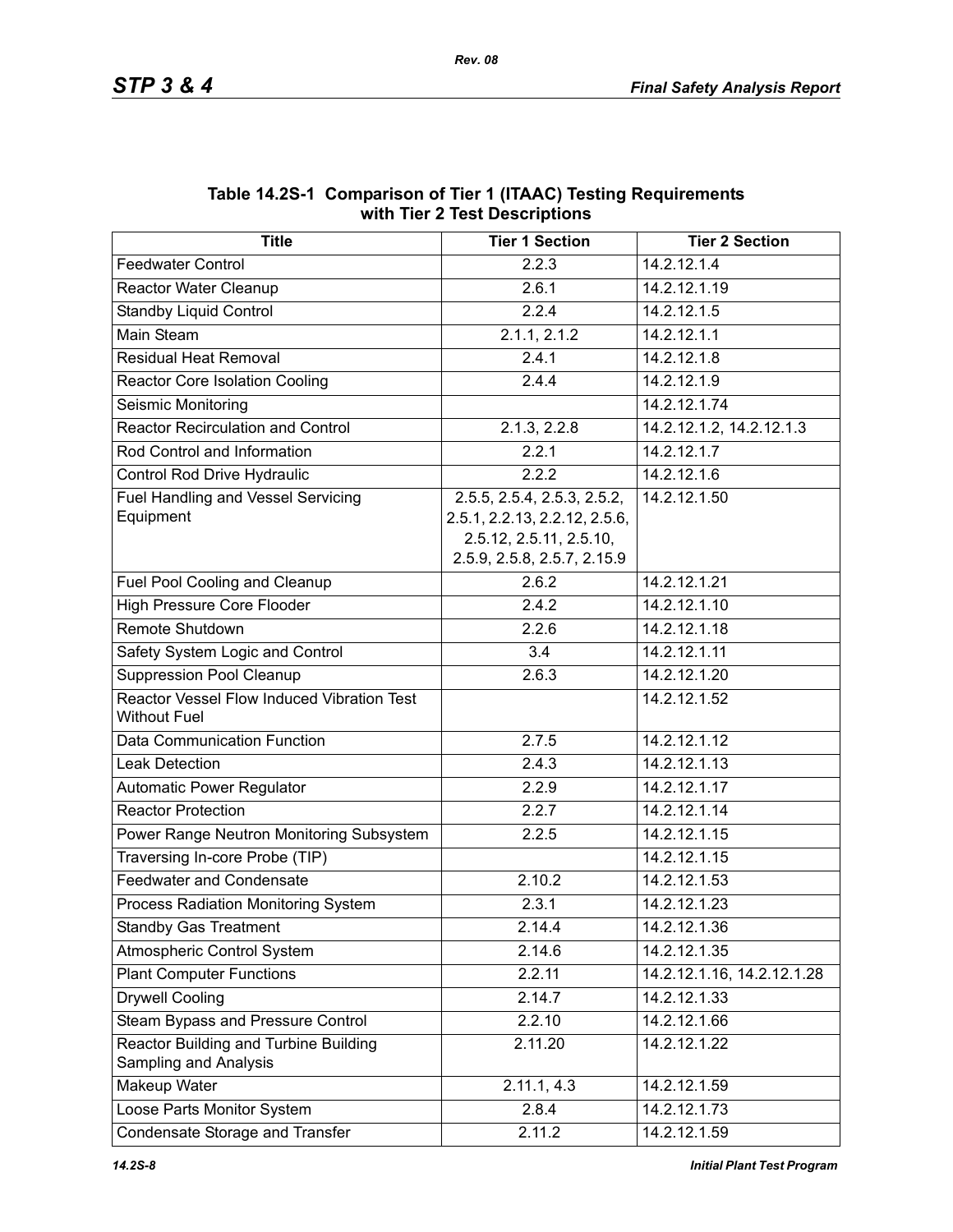| <b>Title</b>                                                      | <b>Tier 1 Section</b> | <b>Tier 2 Section</b> |
|-------------------------------------------------------------------|-----------------------|-----------------------|
| Fire Protection Building HVAC                                     |                       | 14.2.12.1.34          |
| Radwaste Sumps                                                    | 2.9.1                 | 14.2.12.1.76          |
| Neutron Monitoring, Startup Range Neutron<br>Monitoring Subsystem | 2.2.5                 | 14.2.12.1.15          |
| Filter Demineralizer Resin Transfer                               |                       | 14.2.12.1.76          |
| <b>Fire Protection</b>                                            | 2.15.6                | 14.2.12.1.48          |
| Potable Water and Sanitary Waste                                  | 2.22.23               | 14.2.12.1.79          |
| <b>Reactor Building Cooling Water</b>                             | 2.11.3                | 14.2.12.1.29          |
| <b>Turbine Building Cooling Water</b>                             | 2.11.4                | 14.2.12.1.62          |
| <b>Reactor Building Service Water</b>                             | 2.11.9, 4.5           | 14.2.12.1.61          |
| <b>Normal Chilled Water</b>                                       | 2.11.5                | 14.2.12.1.33          |
| <b>Emergency Chilled Water</b>                                    | 2.11.6                | 14.2.12.1.32          |
| <b>Building Cranes and Handling Equipment</b>                     | 2.15.3                | 14.2.12.1.50          |
| Miscellaneous Non-Radioactive Drains -<br>Nuclear Island          |                       | 14.2.12.1.49          |
| Service Air - Nuclear Island                                      | 2.11.11               | 14.2.12.1.27          |
| Instrument Air - Nuclear Island                                   | 2.11.12               | 14.2.12.1.27          |
| Nitrogen Supply System - Nuclear Island                           | 2.11.13               | 14.2.12.1.28          |
| Electric Power Distribution - Nuclear Island                      | 2.12.1                | 14.2.12.1.45          |
| Vital AC Power Supply - Nuclear Island                            | 2.12.14               | 14.2.12.1.45          |
| Instrument and Control Power Supply -<br>Nuclear Island           | 2.12.15               | 14.2.12.1.45          |
| Lighting and Servicing Power Supply -<br>Nuclear Island           | 2.12.17               | 14.2.12.1.45          |
| DC Power Supply                                                   | 2.12.12               | 14.2.12.1.45          |
| <b>Emergency Diesel Generator</b>                                 | 2.12.13               | 14.2.12.1.45          |
| Plant Grounding - Nuclear Island                                  | 2.12.9                | 14.2.12.1.45          |
| Raceway System - Nuclear Island                                   | 2.12.8                | 14.2.12.1.45          |
| <b>Reactor Building HVAC</b>                                      | 2.15.5                | 14.2.12.1.34          |
| <b>Control Building HVAC</b>                                      | 2.15.5                | 14.2.12.1.34          |
| <b>Technical Support Center HVAC</b>                              |                       | 14.2.12.1.34          |
| Water Treatement Building HVAC                                    |                       | 14.2.12.1.34          |
| <b>Switchgear Building HVAC</b>                                   | 2.15.5                | 14.2.12.1.34          |
| Hot Machine Shop HVAC                                             |                       | 14.2.12.1.34          |
| Radwaste Tunnel HVAC                                              |                       | 14.2.12.1.34          |
| Switchyard Systems                                                | 2.12.1, 4.2           | 14.2.12.1.45          |
| <b>Area Radiation Monitoring</b>                                  | 2.3.2                 | 14.2.12.1.24          |
| <b>Containment Atmospheric Monitoring</b>                         | 2.3.3                 | 14.2.12.1.26          |

**Table 14.2S-1 Comparison of Tier 1 (ITAAC) Testing Requirements with Tier 2 Test Descriptions (Continued)**